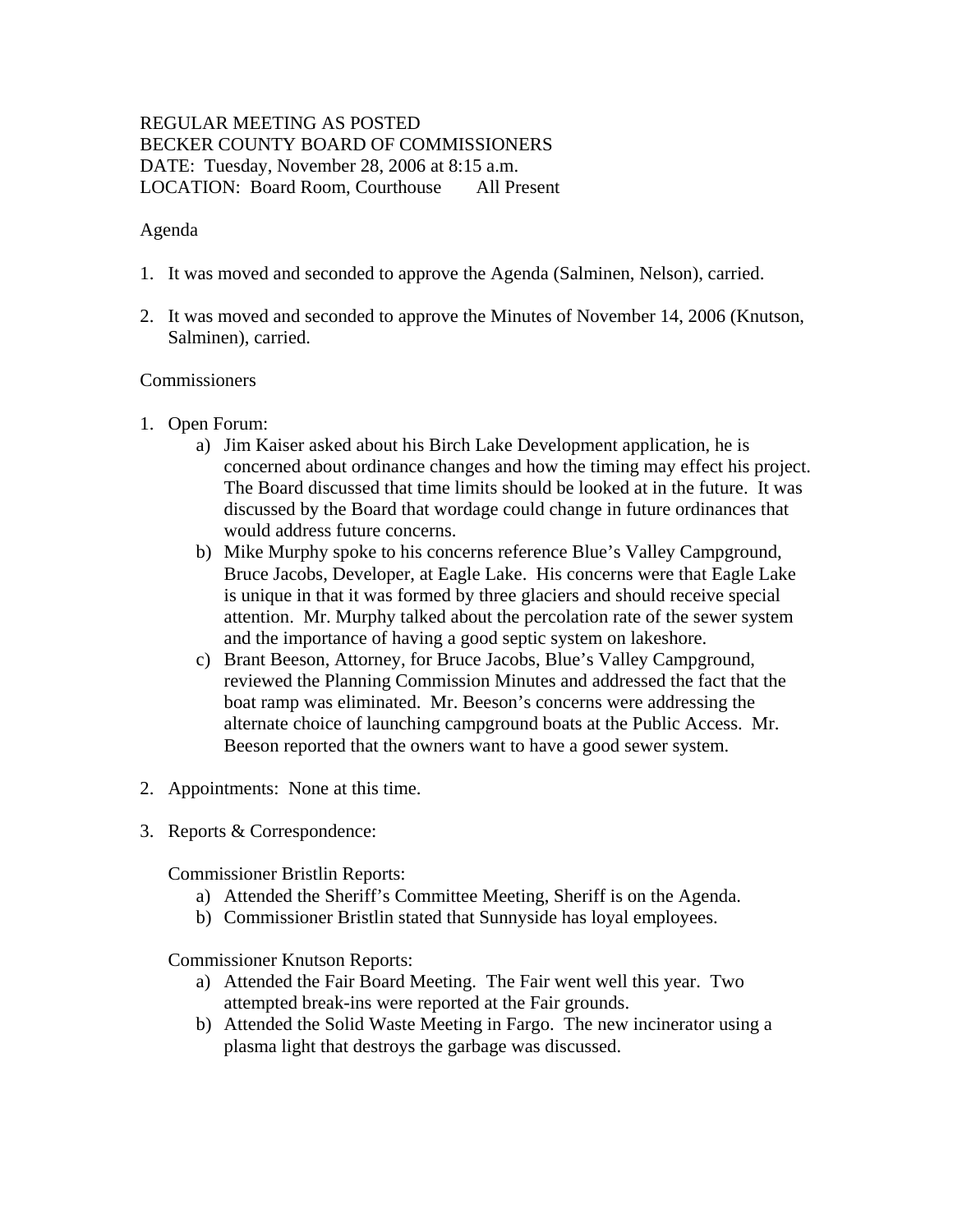Commissioner Nelson Reports:

- a) Attended the LARL Meeting. Discussion was held on their 2007 Budget amounts.
- b) Attended the Weed  $&$  Seed Meeting. They are looking for a grant writer to apply for a grant and they also may be asking the County for finding assistance.
- c) Attended the Sunnyside Care Center Meeting. Saturday night is the Christmas Party for Sunnyside. The Board recognized a donation for the Christmas Party made by Bob Bristlin.

Commissioner Mulari Reports:

a) Attended the West Central Area on Aging Meeting

Commissioner Salminen Reports:

- a) Airport Meeting. Authorization was given to remodel the offices and restrooms. There was discussion of the state getting \$16,000,000 for improvement of airports.
- 4. It was moved and seconded to establish a Committee to recommend Elected Officials Salaries. The Committee will be made up of Commissioner Mulari, Board Chair; Commissioner Knutson; Brian C. Berg, County Administrator; and staff assistance from Nancy Grabanski, Human Resources (Nelson, Knutson), carried.
- 5. The Extension Budget was discussed and ways to reduce the budget were presented by the Board. This discussion will be addressed again if time allows on the agenda.

#### Auditor

- 1. There were no Licenses & Permits.
- 2. It was moved and seconded to approve to have the Finance Committee meet the last week in December to approve the end of the year bills (Salminen, Knutson), carried.

#### Finance Committee Minutes

- 1. It was moved and seconded to approve the Claims (Salminen, Nelson), carried.
- 2. Sheriff Personnel Request will be addressed later on the Agenda.
- 3. Budget was discussed, and the final budget will be approved in three weeks.
- 4. Funding Request for matching funds for the Becker County Fire Chiefs Association will be addressed later on the Agenda.
- 5. Highway Personnel Request will be discussed at the next Finance Committee Meeting.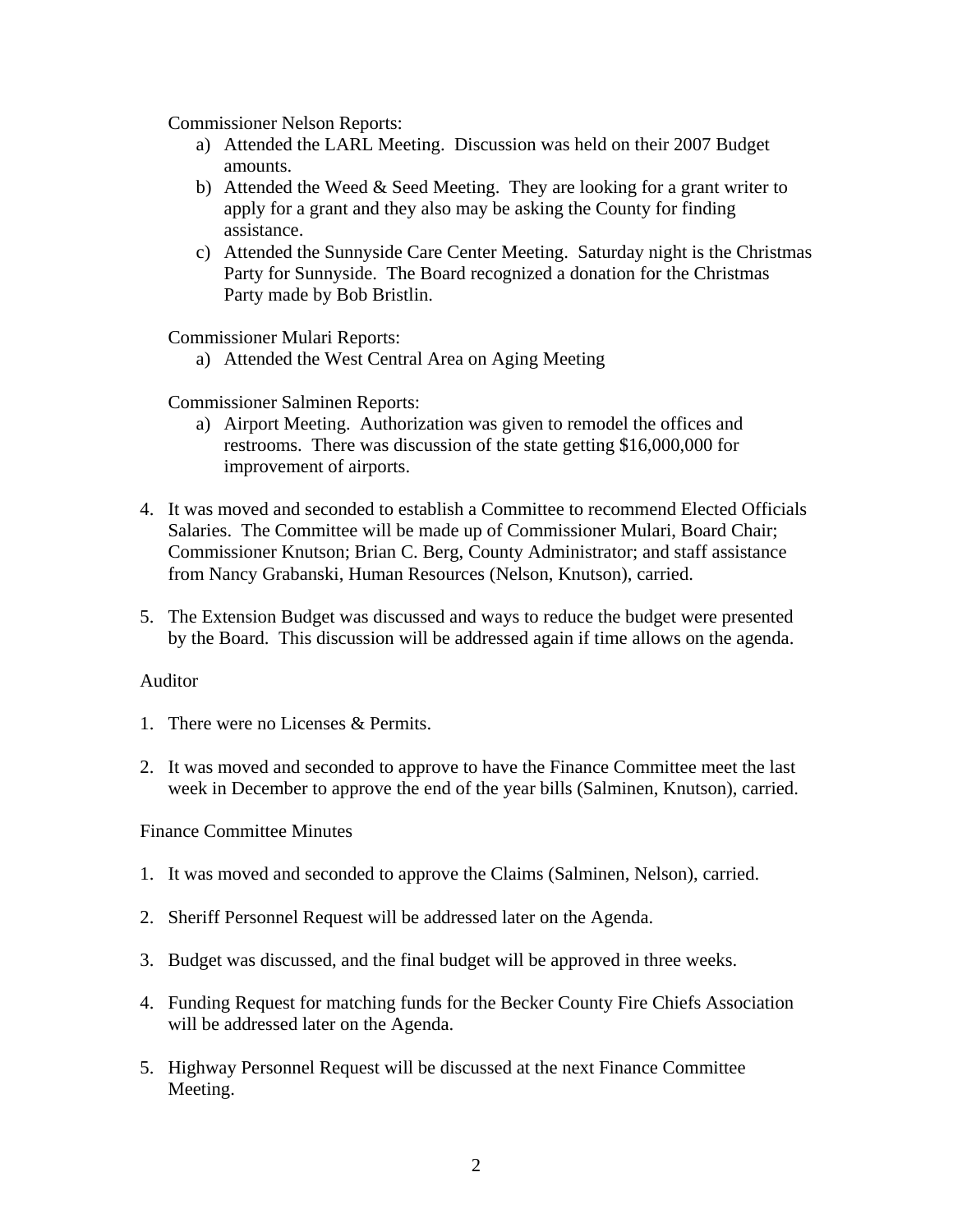- 6. The Sales & Use Tax Audit was discussed. The audit was for the period of 1/1/03 to 3/31/06, and it was determined we owe \$39,011.11. Periodic internal audits will be held for continued accuracy.
- 7. The presentation from AMC/Property Tax Values will be addressed at the next Finance Committee Meeting.

# **Sheriff**

1. It was moved and seconded to pass Resolution No. 11-06-1E, approving to hire a part-time Bailiff position due to a retirement (Salminen, Nelson), carried.

## Fire Chief Assn. Request/Rusty Haskins

It was moved and seconded to approve a 5% match from Becker County to qualify for a Grant for a County Wide radio communications upgrade to purchase, program and install new Digital Radio Communications equipment. The Total Grant Award is \$968,827; Federal Share is \$891,944 (90%); local share is \$96,883 (10%) with the County share being \$48,442 (5%) (Knutson, Bristlin), carried. Commissioner Bristlin acknowledged the need to recognize the Fire Fighters for all that they do.

## Human Services

- 1. It was moved and seconded to accept the Public Assistance Applications (Nelson, Salminen), carried.
- 2. It was moved and seconded to accept the Public Assistance Case Load Trends (Salminen, Nelson), carried.
- 3. It was moved and seconded to approve the Human Services Claims (Salminen, Bristlin), carried.
- 4. It was moved and seconded to approve the Community Health Claims (Salminen, Bristlin), carried.
- 5. It was moved and seconded to approve the Influenza Planning Grant Contract for 2007 in the amount of \$11,044 (Salminen, Bristlin), carried.
- 6. It was moved and seconded to accept the Ridership Report (Salminen, Bristlin), carried.
- 7. It was moved and seconded to approve the Transit Claims (Knutson, Bristlin), carried.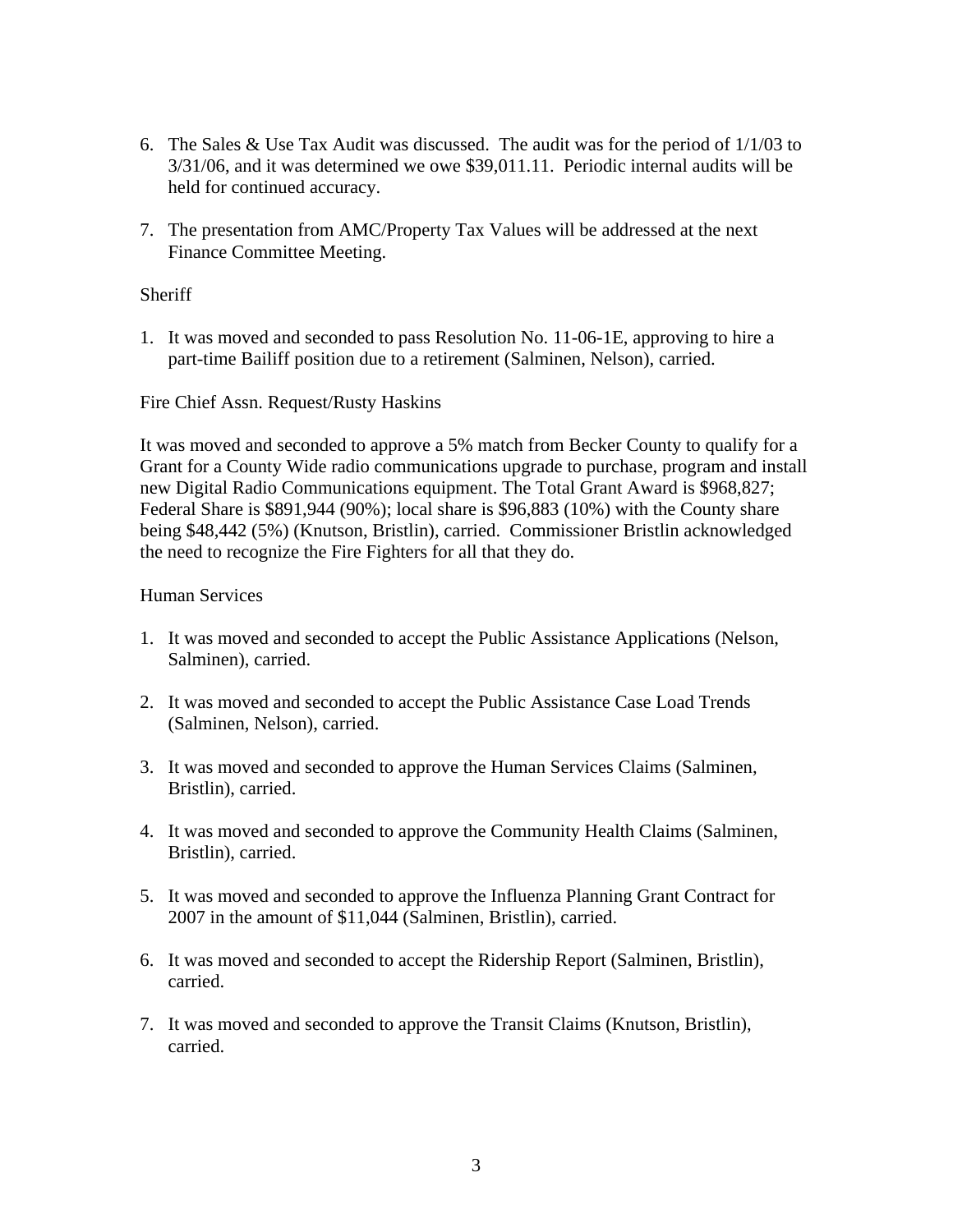Becker County Extension Presentation/Roger Josephson

Roger Josephson reviewed the Becker County Extension Budget for 2007. He also discussed the need for Extension Committee Appointments for District 4, and an At-large Representative. The Memorandum of Intent between Becker County and the University of Minnesota Extension Service Nutrition Education Program was reviewed, and it was moved and seconded to approve the Memorandum of Intent and authorize the Board Chair to sign on behalf of Becker County (Salminen, Nelson), carried.

Closed Session, Pending Litigation/Joseph Evans.

- 1. It was moved and seconded to pass Resolution No. 11-06-2C, resolving the County Board hereby closes this meeting pursuant the attorney-client privilege, MN Stat. sub. 13D.05, subd. 3(b); and the subject to be discussed is a proposed settlement of this action (Bristlin, Knutson), carried.
- 2. It was moved and seconded to Open the Closed Session (Bristlin, Nelson), carried.
- 3. It was moved and seconded to pass Resolution No. 11-06-1D, litigation with Paces Lodging Corp. regarding the number of boat slips allowed on a development on Lake Melissa. The Becker County Board of Commissioners approve the settlement agreement to include: Approval of 13 mooring slips off the controlled access lot; the other large shoreline lot cannot be used as a controlled access lot; and all claims and cross claims will be dismissed with prejudice. The Chair of the County Board is authorized to sign the written agreement incorporating these terms after review and approval by the County Attorney (Bristlin, Nelson), carried.

## Planning & Zoning

- 1. Planning Commission Recommendations (PC) of November 21, 2006 Meeting:
	- 1) FIRST ORDER OF BUSINESS: Blue's Valley Campground, Bruce Jacobs, Developer. There was much discussion from the County Board, from Mike Murphy concerning availability of a Plat showing how the project will look, and from Brent Beeson, Attorney, addressing concerns about the sewer system, boat ramp and traffic. It was moved and seconded to concur with the PC findings and recommendations to approve the change of zone from agricultural to water oriented commercial and approve a conditional use permit for 46 RV sites, 18 boat slips, a conservation buffer around the wetland and bay area on the north end of the property; eliminate the boat ramp; and implement remaining EAW and SWPP plan based on the fact that the conditions placed on the project by the Negative Declaration of the EAW and termination of the EIS and Negative Declaration would not be a detriment to the surrounding area and would mitigate any impacts of the proposed project (Bristlin, Knutson), carried.
	- 2) SECOND ORDER OF BUSINESS: Marie Zander. Moved to the end of the agenda.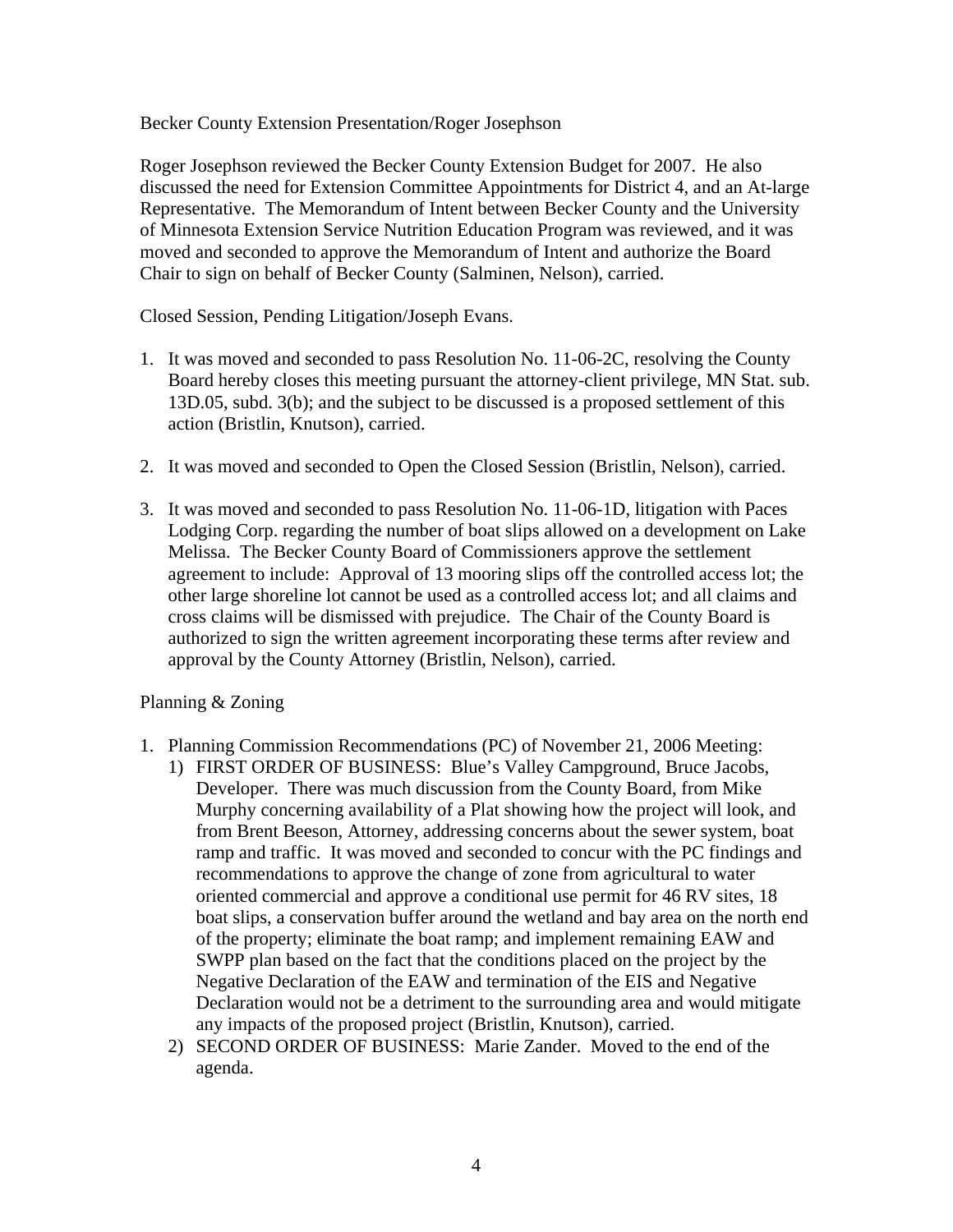- 3) THIRD ORDER OF BUSINESS: Patricia Potts. Change of Zone from Commercial to Residential and approval of a Certificate of Survey. Tabled by applicant.
- 4) FOURTH ORDER OF BUSINESS: Contractor's Leasing. Cormorant Twp. It was moved and seconded to concur with the PC findings and recommendations to approve the conditional use permit for gravel excavation in an agricultural zone based on the fact that it is compatible with the surrounding area with the stipulation that Contractor's Leasing meet with the County Highway Engineer to come up with a plan to address the County Highway Engineer's road concerns (Knutson, Bristlin), carried.
- 5) FIFTH ORDER OF BUSINESS: Matt Krause. Requested a Conditional Use Permit for a commercial business consisting of recreational equipment repair and storage shed in an Agricultural Zone. Tabled by Mr. Krause.
- 6) SIXTH ORDER OF BUSINESS: Carol Graham, Burlington Twp. It was moved and seconded to concur with the PC findings and recommendation to approve the change of zone from agricultural to residential and approve the certificate of survey subject to the driveway easement being granted to the property owner to the South based on the fact that the application is compatible with the surrounding area (Salminen, Knutson), carried.
- 7) SEVENTH ORDER OF BUSINESS: Jeff Baker, Wolf Lake Twp. It was moved and seconded to concur with the findings and recommendations of the PC to approve a conditional use permit to allow a commercial operation consisting of a wood shop for manufacturing furniture in an agricultural zone based on the fact that the project would not be detrimental to the surrounding area (Salminen, Knutson), carried.
- 8) EIGHTH ORDER OF BUSINESS. Marie Zander, Savannah Twp. It was moved and seconded to concur with the findings and recommendations of the PC to approve the change of zone from commercial to residential and approve the certificate of survey for three tracts of land with the stipulation that an easement be provided for Tracts B  $&$  C to access Co. Hwy. 46 through the current access on Tract A based on the fact that the application meets the criteria of the Zoning Ordinance (Salminen, Nelson), carried.
- 9) NINTH ORDER OF BUSINESS: Final Plat of Ice Cracking Cove, Tea Cracker LLC, Developer. It was moved and seconded to concur with the PC findings and recommendations to approve the final plat of Ice Cracking Cove for 19 lots based on the fact that the final plat meets the criteria of the Zoning Ordinance and Subdivision Ordinance (Bristlin, Salminen), carried.
- 10) TENTH ORDER OF BUSINESS: The next informational meeting is scheduled for Thursday, December 14, 2006 at 7:00 a.m. in the Planning & Zoning Office. The next Planning Commission Meeting will be Monday, December 18, at 7:00 p.m.

# Highway

1. It was moved and seconded to pass Resolution No. 11-06-2A, MNDOT Agreement – T.H. 10., whereas it is the County's desire that the State include, in this project